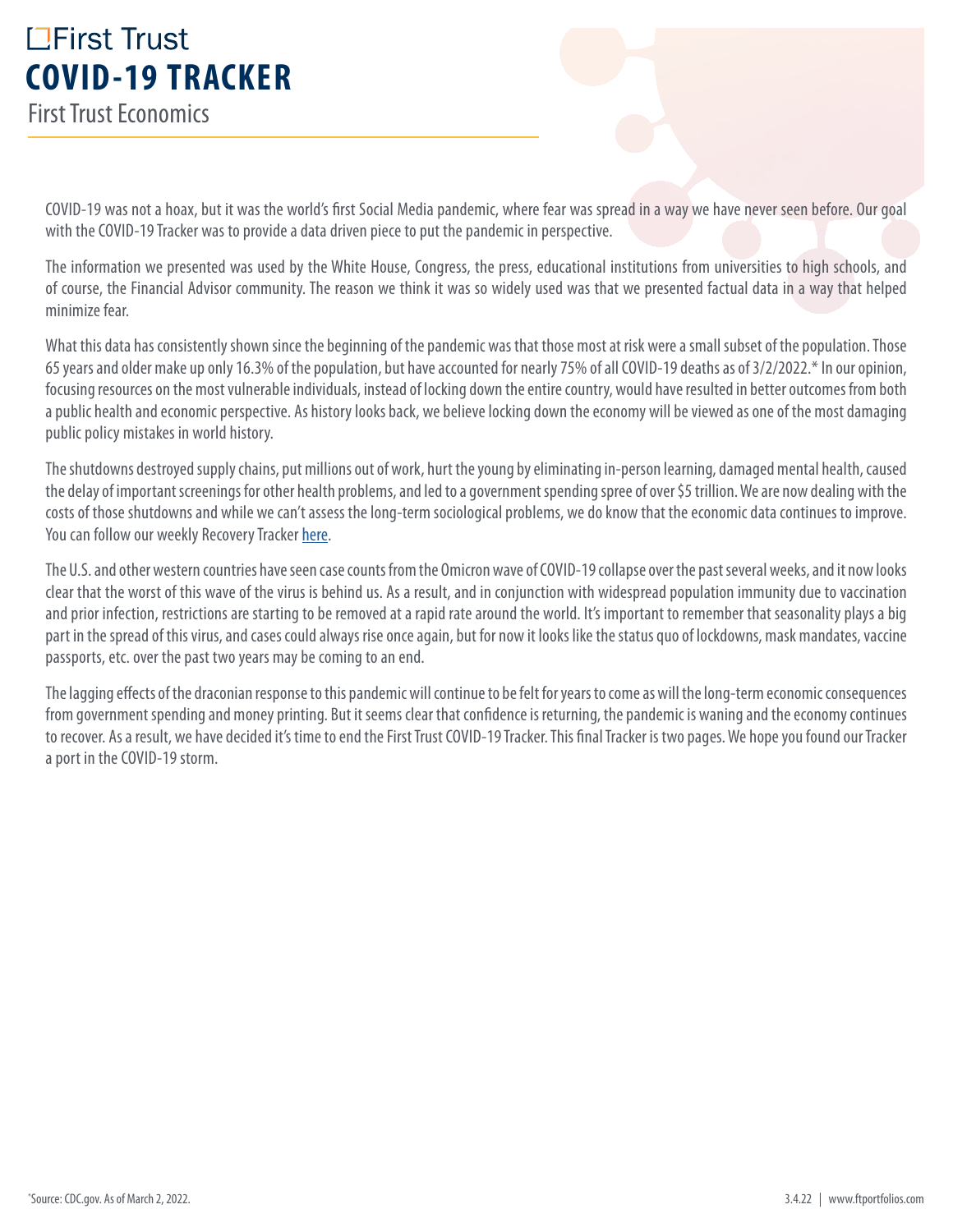# **LEirst Trust COVID-19 TRACKER**

First Trust Economics

# **Daily Reported New Positive COVID-19 Tests vs. Daily Reported Deaths from COVID-19 in the U.S.**

March 1, 2020 - March 1, 2022



Sources: CDC.gov, First Trust Advisors

#### **U.S. COVID-19 Vaccine Doses Administered by Vaccine Type**

As of March 2, 2022



Sources: CDC.gov, First Trust Advisors

### **COVID-19 Deaths by Age vs. Share of Population in the U.S.**

As of March 2, 2022



Sources: CDC.gov, census.gov (population estimates as of 4/1/20), First Trust Advisors

# **Mask Usage vs. Daily Positive Tests**



Sources: YouGov.com, covidtracking.com, First Trust Advisors

<sup>1</sup>dailycaller.com (March 3, 2022)

**The U.S. Senate passed a nonbinding joint resolution on March 3, 2022, along party lines 48 (Republican) to 47 (Democrat), that would end the national COVID-19 emergency after President Joe Biden extended the declaration in February. The resolution will go nowhere, as the Biden administration has said they would veto the resolution if it were to make it to Biden's desk.** However, it still has to pass the House, which is highly unlikely, as Democrats have the majority.<sup>1</sup>

#### **U.S. COVID-19 Cases, Deaths and Current Hospitalizations as a Percent (%) of their January 2021 Peaks**

July 21, 2020 - March 1, 2022



#### **Omicron Spread in Two States: Mask Mandate vs. No Mask Mandate**





### **COVID-19 Deaths in Places with Very Different Lockdown Policies**

March 1, 2020 - March 2, 2022